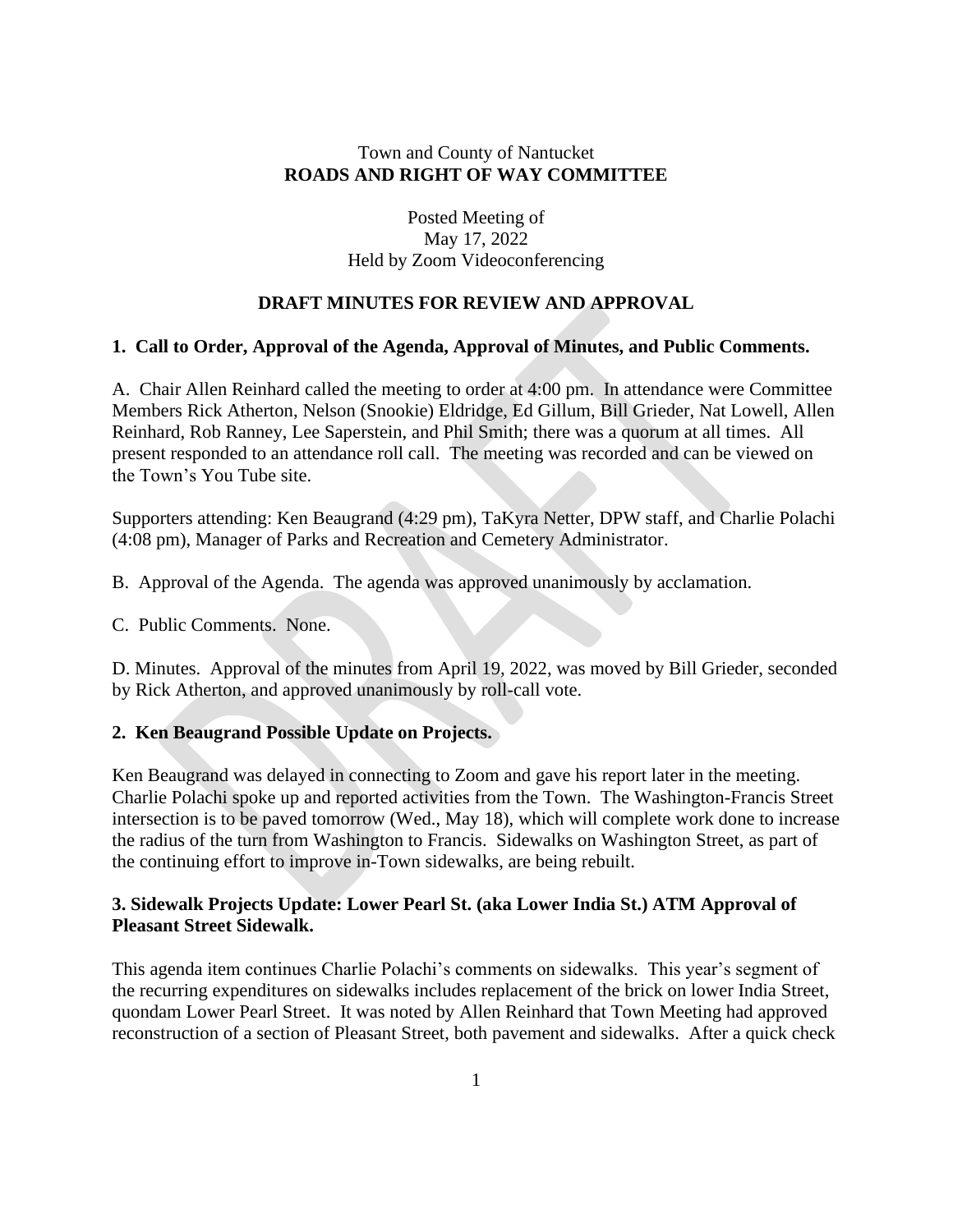on the language of the actual warrant article, it was seen that the reconstruction will extend from Main to Silver Streets.

Ed Gillum asked if sidewalk repairs will include replacement of sections that are paved in asphalt with brick and Charlie Polachi replied, "no," that replacement will be like with like, i.e., new asphalt will go back. He volunteered to check with Richard (Moe) Moore at the DPW to get a list of future sidewalk repairs. So as to work only once on streets, the timing of sidewalk repairs will depend upon the scheduled work on sewers, particularly the new force main, and electrical installations. Ed Gillum asked if there had been any delays associated with the historical research wanted by the Nantucket Historical Commission, particularly for upper Main Street, and the response was again, "no."

# **4. Cross Island Trail and Map of Island-Wide trails.**

Allen Reinhard reported that the Nantucket Island Land Bank has published a new map, the "Coast to Coast Trail, Map and Guide," which is available from the Land Bank office at 22 Broad Street. He expects that it will be added to their digital map file soon. The Land Bank is also upgrading the trail maps for their individual properties and expects to have an integrated map of trails on the properties of the Land Bank, the Conservation Foundation, and Mass Audubon. The upgrade will also include making the map available from App Stores.

He indicated that they are still working on a trail for the historic railroad routes across the Island. The walking path along South Shore Road does follow the segment of the railroad that went to Surfside. Lee Saperstein suggested that the in-town segments, from Steamboat Wharf to the duck pond, be marked. Allen Reinhard noted that the new park on Easy Street has a segment of track in place. Also, the section between Bayberry Court and Dave's Street is set off with fencing.

Bill Grieder asked if anyone knew what was happening on Appleton Road. Nat Lowell said that it needed work.

## **2 (resumed). Ken Beaugrand Update.**

Ken Beaugrand, who was now connected to Zoom, said that, while he had nothing new to report, the Town will be working on a plan for reconstruction of the intersection of Easy Street and Steamboat Wharf. It is a major entry point to the Island and, right now, there is not a pedestrian way on one side of the major way onto the wharf, forcing people onto the road if they wish to go to the shops on Broad Street. This announcement elicited a lively discussion of that corner and how it might be fixed.

## **5. Beach Access Map Project.**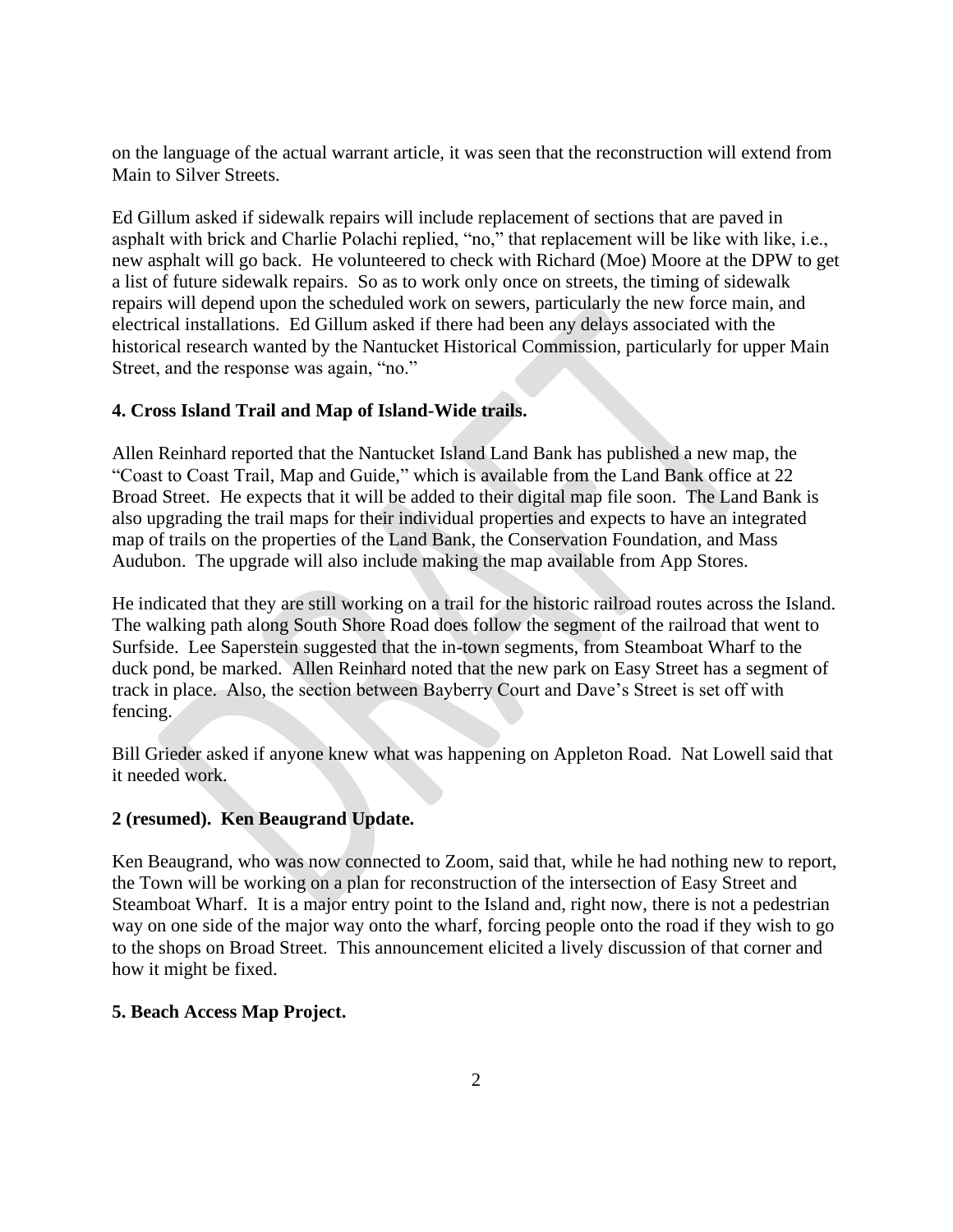Allen Reinhard reported that much had been done in laying the foundation for a unified map of beach access points. Nathan Porter has been working on a project to identify ownership of ways, public versus private, that are currently "unknown." Committee members may be enlisted to read deeds of abutting properties to see if they provide clues to ownership. Rick Atherton asked if Jefferson Street, which runs between the Galley Restaurant and the Cliffside Club, has public access to the water and the answer from Allen Reinhard was yes.

# **6. Chapter 91 Recommendation to Select Board, Con. Com. Record of Licenses.**

Allen Reinhard reported that, again, he had heard nothing from the Select Board about their position on endorsing Senator Cyr's and Representative Fernandes's proposal to include "recreation" in the list of activities permitted on intertidal lands in the definitions section of Chapter 91, "Waterways," in the Massachusetts General Laws. The Committee has written to the Select Board recommending such endorsement.

Rick Atherton said that he follows Conservation Commission, ConComm, actions and that 18 Washing Pond Road has applied for and received a Chapter 91 license for work that is being done on a bulkhead on the north shore. He also suggested that the Committee contact the ConComm to say we want to help them with Chapter 91 work. [Action: Allen Reinhard to contact Jeff Carlson and the ConComm chair to offer help,

Discussion then flowed to other properties of interest to the committee with respect to walking on the foreshore and they included the condominiums at 80 Washington Street, Petrel's Landing, 46 Easton Street, and the properties on the proposed Harbor Walk. Ed Gillum said that he had researched the deed at 46 Easton Street and found that it had been licensed since 1899.

## **7. Old, New, and Other Business, and Member Comments,**

Under Old Business, Allen Reinhard reported that, based on questions by Select Board Member, Matt Fee, the Town received briefs from Town Counsel on citizen use of intertidal lands. The dispute on the use of these lands at a property on Little Neck Way led to the opinions rendered by Town Counsel. It was suggested by Ken Beaugrand that the Committee not discuss this issue further because accord appears to have been reached between the Town and the property owner.

Nat Lowell asked about the status of the bill to amend Chapter 91, which was discussed above, and Phil Smith thought that the change to include recreation into accepted activities would represent a taking of property rights that could become both contentious and expensive.

Under new business, Allen Reinhard said that his term on the committee was up this spring and that he was considering whether or not to apply to renew his membership. The terms of Rick Atherton and Bill Grieder are also up in June. Allen Reinhard felt that he had been Chair for a